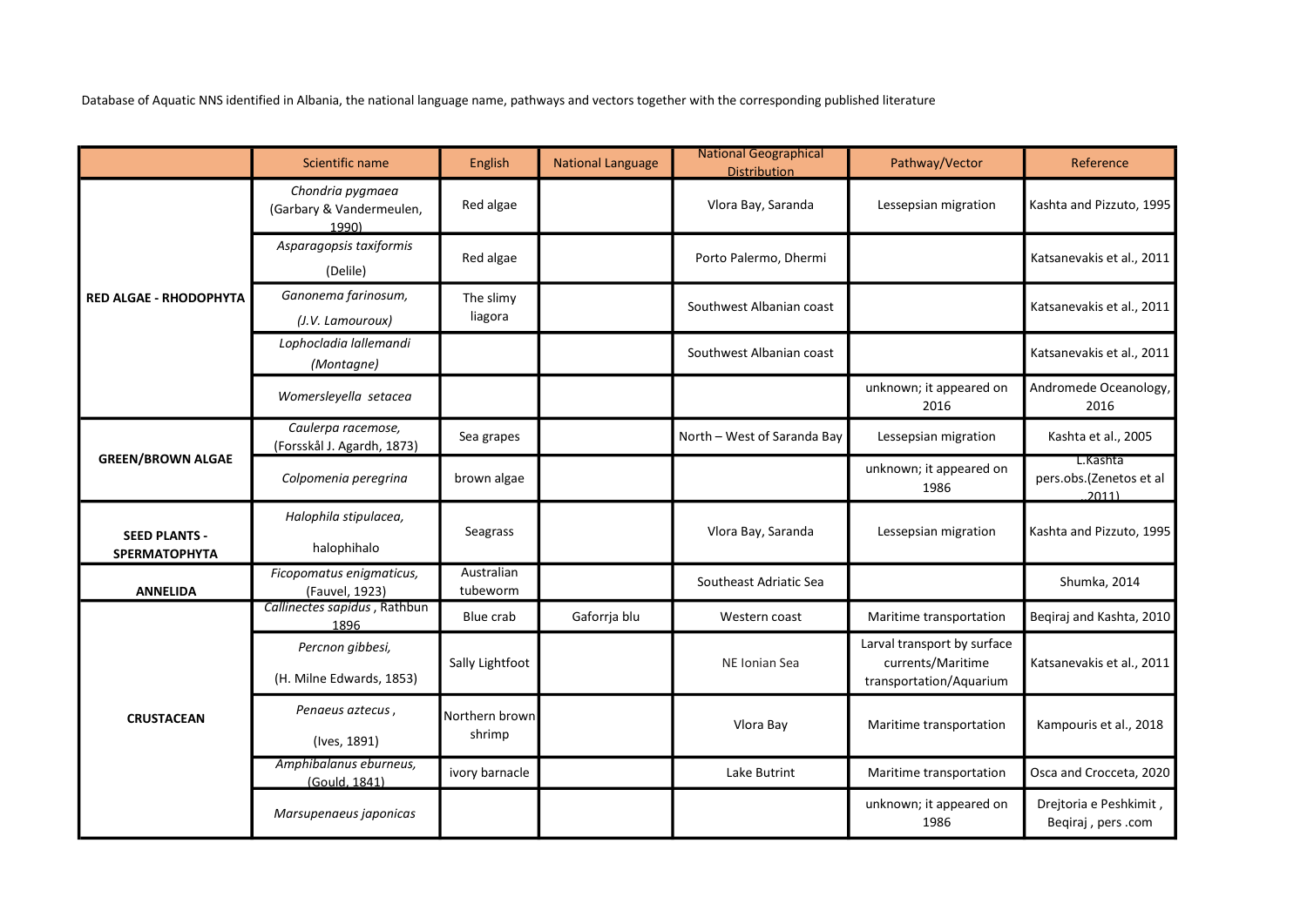|                 | Cellana rota                                                    |                                 |                                 |                    | unknown; it appeared on<br>2007 | Kasemi et al., 2010                        |
|-----------------|-----------------------------------------------------------------|---------------------------------|---------------------------------|--------------------|---------------------------------|--------------------------------------------|
|                 | <b>Brachidontes pharaonis</b>                                   |                                 |                                 |                    | unknown; it appeared on<br>2006 | Beqiraj et al., 2008                       |
|                 | Crassostrea gigas                                               |                                 |                                 |                    | unknown; it appeared on<br>2001 | Beqiraj, 2004                              |
|                 | Pinctada radiata,                                               | Atlantic pearl-                 |                                 | Saranda coast      | Lessepsian migration            | Katsanevakis et al., 2011                  |
|                 | (Leach, 1814)                                                   | oyster                          |                                 |                    |                                 |                                            |
|                 | Bursatella leachii,                                             | Ragged sea hare                 |                                 | Vlora bay          | Lessepsian migration            | Mediterranean<br>Biodiversity records 2017 |
|                 | (Blainville, 1817)                                              |                                 |                                 |                    |                                 |                                            |
|                 | Conomurex persicus,<br>(Swainson, 1821)                         | The Persian<br>conch            |                                 | Porto Palermo Bay  |                                 | Mediterranean<br>Biodiversity records 2017 |
| <b>MOLLUSCA</b> | Ruditapes philipinarum,                                         |                                 |                                 |                    |                                 |                                            |
|                 | (Adams & Reeve, 1850)                                           | The Japanese<br>carpet shell    | Vongola                         | Vlora bay          |                                 | Mediterranean<br>Biodiversity records 2017 |
|                 | Dendostrea folium, (Linnaeus,<br>1758)                          | Leaf oyster                     |                                 | Porto Palermo Bay  | Lessepsian migration            | Mediterranean<br>Biodiversity records 2017 |
|                 | Fulvia fragilis,                                                | Fragile cockle                  |                                 | Vlora Bay          | Lessepsian migration            | Mediterranean<br>Biodiversity records 2017 |
|                 | (Forsskal in Niebuhr, 1775)<br>Rapana venosa (Valenciennes,     |                                 |                                 |                    |                                 | Ruci et al., unpublished                   |
|                 | 1846)                                                           |                                 |                                 | South Adriatic Sea | Lessepsian migration            | results (2015)                             |
|                 | Arcuatula (Musculista)<br>senhousia (Benson in Cantor,<br>18421 |                                 |                                 | South Adriatic Sea | Lessepsian migration            | Ruci et al., unpublished<br>results (2015) |
| <b>FISH</b>     | Hemiramphus far,                                                | Black-barred<br>halfbeak        |                                 | South Adriatic Sea | Lessepsian migration            | Collette and Parin, 1986                   |
|                 | (Forsskål, 1775)                                                |                                 |                                 |                    |                                 |                                            |
|                 | Parexocoetus mento,                                             | African sailfin<br>flyingfish   |                                 | South Adriatic Sea | Lessepsian migration            | Parin, 1986                                |
|                 | (Valenciennes, 1847)                                            |                                 |                                 |                    |                                 |                                            |
|                 | Saurida undosquamis,                                            | <b>Brushtooth</b><br>lizardfish | Peshku hardhuce<br>dhembejashte | South Adriatic Sea | Lessepsian migration            | Rakaj, 1986                                |
|                 | (Richardson, 1848)                                              |                                 |                                 |                    |                                 |                                            |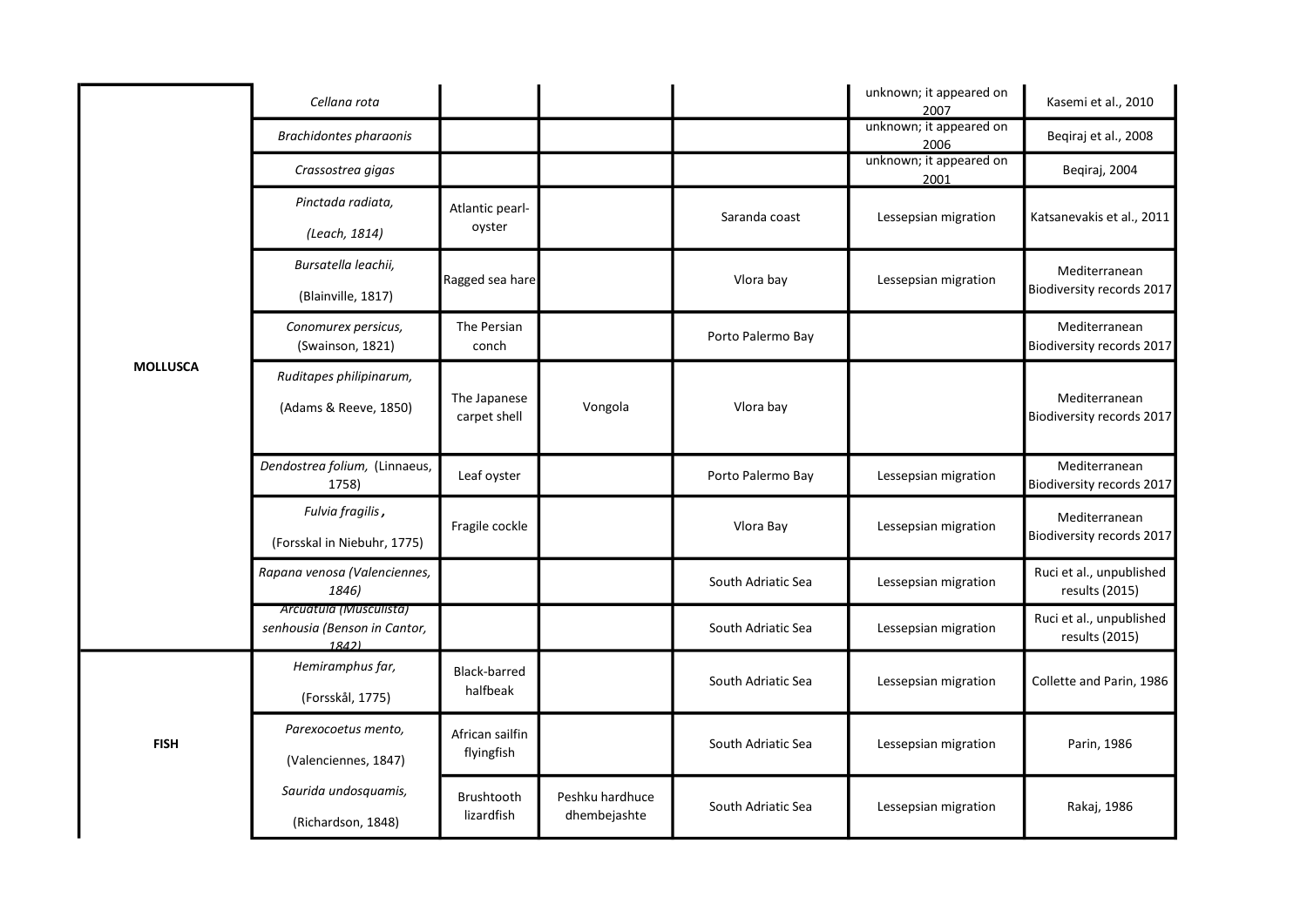| Lagocephalus sceleratus,<br>(Gmelin, 1789)             | Silver-checked<br>toadfish     |                     | Vlora Bay                                              | Lessepsian migration                                                                  | Bakiu and Durmishaj,<br>2019                                        |
|--------------------------------------------------------|--------------------------------|---------------------|--------------------------------------------------------|---------------------------------------------------------------------------------------|---------------------------------------------------------------------|
| Coryphaena hippurus,<br>(Linnaeus, 1758)               | Dolphin fish                   | Korifena            | South - East Adriatic coast                            |                                                                                       | Kamberi et al.,<br>Unpublished data                                 |
| <b>Balistes capriscus,</b><br>(Gmelin, 1789)           | The grey<br>triggerfish        | Peshku derr         | South - East Adriatic coast                            |                                                                                       | Kamberi et al.,<br>Unpublished data                                 |
| Siganus rivulatus,<br>(Forsskal, 1755)                 | Marbled<br>pinefoot            |                     | South - East Adriatic coast                            |                                                                                       | Kamberi et al.,<br>Unpublished data                                 |
| Sphyraena viridensis, (Cuvier,<br>1829)                | Yellowmouth<br>barracuda       |                     | South - East Adriatic coast                            |                                                                                       | Kamberi et al.,<br>Unpublished data                                 |
| Trachinotus ovatus, (Linnaeus<br>1758)                 | Pompano                        | Lojba pikaloshe     | South - East Adriatic coast                            |                                                                                       | Kamberi et al.,<br>Unpublished data                                 |
| Acipenser baerii (BRANDT,<br>1869),                    | Siberian<br>sturgeon           | Blini siberian      | Vjosa River (Aoos)near the<br>Albanian - Greece border | from Russia during 1975-1999 (Dhora and Dhora, 2015)<br>(BOBORI & ECONOMIDIS<br>2006) | ECONOMOUA et al.,<br>(2007)                                         |
| Acipenser gueldenstadtii<br>(BRANDT & RATZEBURG, 1833) | Russian<br>sturgeon            | Blini rus           | Vjosa River (Aoos)near the<br>Albanian - Greece border | from Russia during 1975-1999<br>(BOBORI & ECONOMIDIS<br>2006                          | (Dhora and Dhora, 2015)<br>ECONOMOUA et al.<br>(2007)               |
| Carassius auratus (LINNAEUS,<br>1758)                  | Prussian carp                  | Karasi i artë       | Not sure, but Prespa Lake and<br>Skadar Lake           |                                                                                       | WELCOMME (1988),<br>ECONOMOUA et al.,<br>(2007)                     |
| Carassius carassius (LINNAEUS,<br>1758),               | Crucian carp                   | Karasi i bronxtë    | Tirana Lake in 1959, Prespa<br>Lake                    | Imported from China an<br>amount of fingerlings in 1960                               | (RAKAJ, 1995) KAPEDANI<br>and GAMBETA (1997)<br>Shumka et al., 2008 |
| Carassius gibelio (BLOCH, 1782)                        | Prussian carp or<br>Gibel carp | Karasi prusian      | Skadar Lake                                            |                                                                                       | <b>DHORA, 2004</b><br><b>DHORA, 2009</b><br>Shumka and Apostolou    |
| Ctenopharyngodon Idella<br>VALENCIENNES, 1844)         | Grass carp                     | Amuri i bardhë      | Skadar Lake and Small Prespa<br>Lake                   |                                                                                       | <b>RAKAJ, 1995</b>                                                  |
| Hypophthalmichthys molitrix<br>(VALENCIENNES, 1844)    | Silver carp                    | Ballëgjeri i bardhë | Skadar Lake and Prespa Lake,<br>etc.                   | Imported from China an<br>amount of fingerlings in 1960                               | RAKAJ, (1995)<br>SHUMKA et al. (2008)                               |

FISH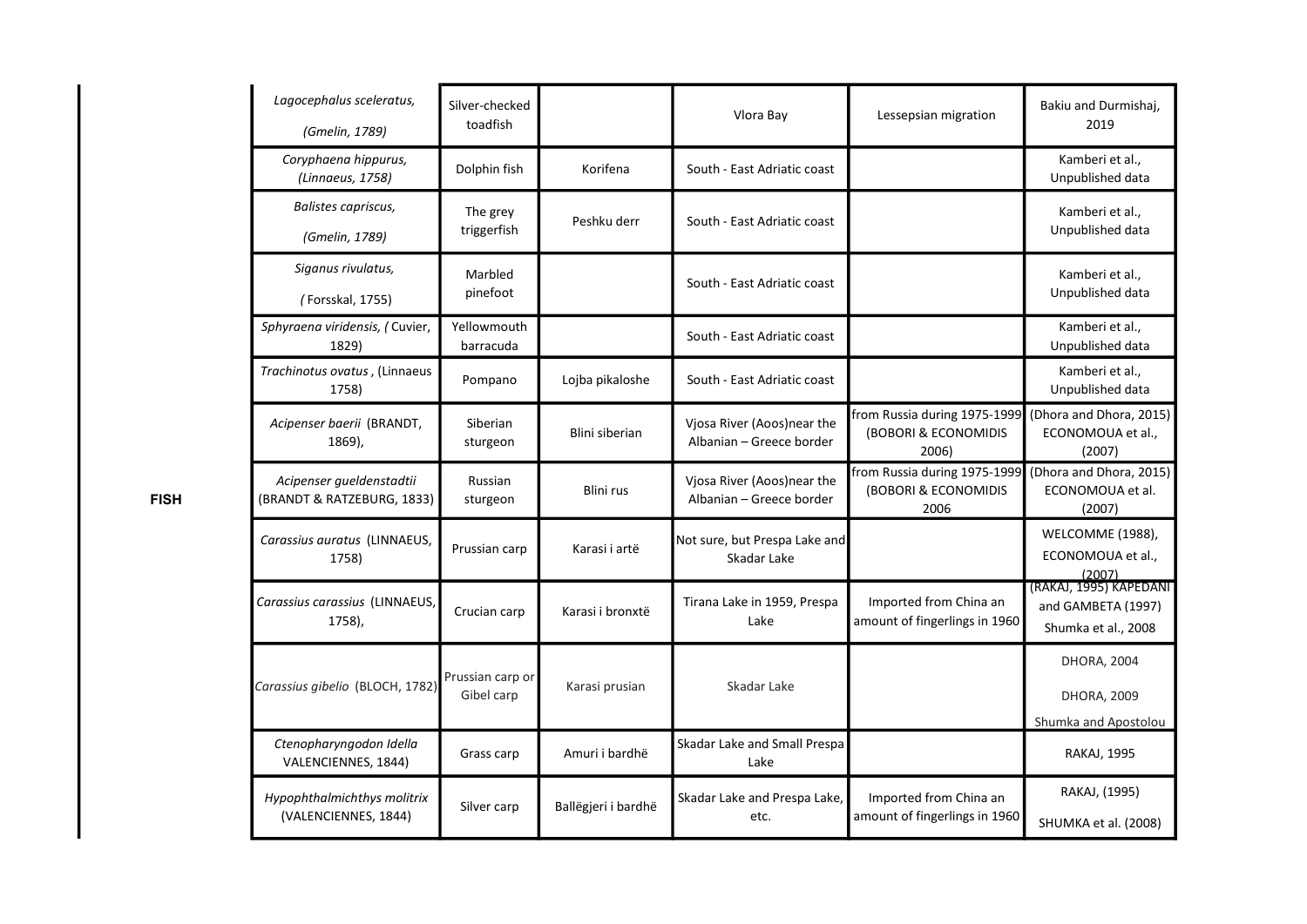| Cyprinus carpio (LINNAEUS,<br>1758)               | Common carp                                  |                               | Everywhere in lakës and<br>reservoirs                        | Native and introducing<br>species in 1990                                                                                              | FAO (1990).<br>SHUMKA et al., (2008)                                                             |
|---------------------------------------------------|----------------------------------------------|-------------------------------|--------------------------------------------------------------|----------------------------------------------------------------------------------------------------------------------------------------|--------------------------------------------------------------------------------------------------|
| Hypophthalmichthys nobilis<br>(RICHARSON, 1845)   | <b>Bighead carp</b>                          |                               | Everywhere in lakës and<br>reservoirs                        | Imported from China an<br>amount of fingerlings in 1960                                                                                | WELCOMME (1988),<br>FAO, 1990<br>SHUMKA et al., (2008)                                           |
| Megalobrama terminalis<br>(RICHARDSON, 1846)      | <b>Black Amur</b><br>bream                   | Pëllëmbëza e zezë e<br>Amurit | Skadar Lake and Prespa Lake                                  | was imported from China an<br>amount of fingerlings in 1960                                                                            | <b>MARIC &amp; KRIVOKAPIC</b><br>(1997), DHORA (2005,<br>2009, 2012), TALEVSKI et<br>al., (2009) |
| Mylopharyngodon piceus<br>(RICHARDSON, 1845)      | Black carp,<br><b>Black chinese</b><br>roach | Amuri i zi                    | Skadar Lake                                                  | imported from China an<br>amount of fingerlings in 1960                                                                                | COLLINS 1996<br>Dhora and Dhora 2015<br>(MARIC & KRIVOKAPIC<br>1997)                             |
| Parabramis pekinensis<br>(BASILEWSKY, 1855)       | <b>White Amur</b><br>bream                   | Pëllëmbëza pekineze           | Skadar Lake and Small Prespa<br>Lake<br>And artificial lakes | imported from China an<br>amount of fingerlings in 1960                                                                                | <b>RAKAJ, 1995</b><br>FAO (1997)<br>DHORA et al., 2008<br>SHUMKA et al., 2008                    |
| Pseudorasbora parva<br>(TEMMINCK & SCHLEGEL 1846) | Stone moroko<br>topmouth<br>gudgeon          | Notaku                        | Different lakes and rivers                                   | Arrived accidentally in Albania<br>with the importation of of<br>SHUMKA et al. 2008<br>Mention that introducing in<br>Albania in 1998. | DHORA et al., 2008<br>SHUMKA et al., 2008                                                        |
| Tinca tinca (LINNAEUS, 1758)                      | tench or doctor<br>fish                      | Lina                          | Skadar Lake Small Prespa<br>Lakeand Prespa Lake              | SHUMKA et al. 2008<br>mention that introducing in<br>Albania in 1988.                                                                  | SHUMKA et al., 2008<br>DHORA et al., 2008,                                                       |
| Lepomis gibbosus (LINNAEUS,<br>1758)              | Pumpkinseed<br>kiver                         | Sharoku diellor               | Ohrid Lake and Great Prespa<br>Lake                          | SHUMKA et al. 2008<br>mention that was introduced<br>in Albania in 1994                                                                | SHUMKA et al., (2008)<br>DHORA et al., 2008,                                                     |
| Micropterus salmoides<br>(LACEPEDE, 1802)         | largemouth bass                              | Sharoku gojëmadh              | Adriatic area from Slovenia to<br>Albania                    |                                                                                                                                        | KOTTELAT and<br>FREYHOFF, 2007                                                                   |

FISH